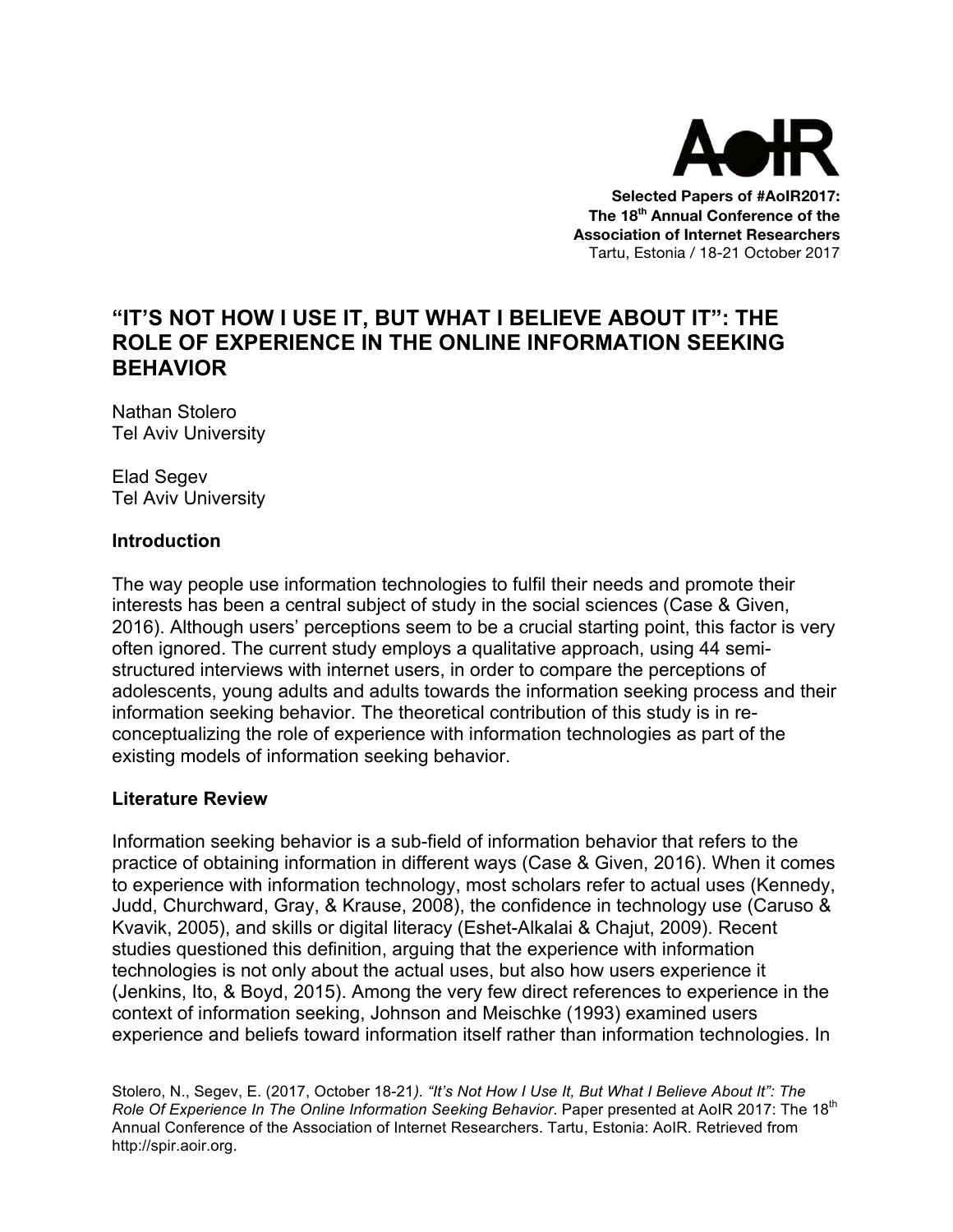this paper, we add users' perceptions toward technologies as well, and examine both their experiences and beliefs regarding information technologies.

Previous studies have stressed the importance of age, along other socio-demographic factors in explaining the information seeking behavior. Yet age in those studies served as a cohort to examine differences in users' cognitive development, digital literacy, or search skills (Bilal & Beheshti, 2014; Kuhlthau, 2004). Very little consideration has been given to the fact that the different experience that each age group has with information technologies can explain much of the information seeking behavior differences.

### **Method**

In total 44 participants were recruited: 16 adolescents ranging from 13 to 18 (M=16.42), 14 youth ranging from 21 to 27 (M=23.4), and 14 adults ranging from 40 to 55 (M=47). The interviews investigated three broad themes: (1) Participants' experience with different technologies and their attitudes towards them; (2) participants' perceptions of information, information seeking, and knowledge; and (3) participants' experience of seeking and searching for information. The interviews included performing short tasks of seeking and searching information, during which participants described their thoughts and dilemmas as well as their emotions and feelings.

# **Results**

# *What is Information?*

Adolescents perceived information based on its instrumental value. Information was anything that could help them achieve something else (e.g., a goal or completing a task). They often mentioned performing an intentional task, or identifying a need (problem) and looking for information about it (solution).

Adults perceived information as something more general. Apart from goal-oriented tasks, they mentioned information as a form of entertainment. They also referred to situations where information was intentionally received. Young adults displayed mixed results regarding the concept of information.

# *Negative emotions*

Adults mentioned positive emotions as a driving force to continue their information seeking process, and negative as a reason to terminate it. Adolescents, on the other hand, often reported that negative emotions rather encouraged their information seeking behavior. Young adults displayed again mixed views.

# *Passive and incidental information seeking behavior*

When reviewing their information sources, adolescents mentioned those that keep on "popping up information" such as instant message services and social networks notifications. Adolescents frequently mentioned how important passive and incidental information seeking sources are in their lives, and how much they rely on them.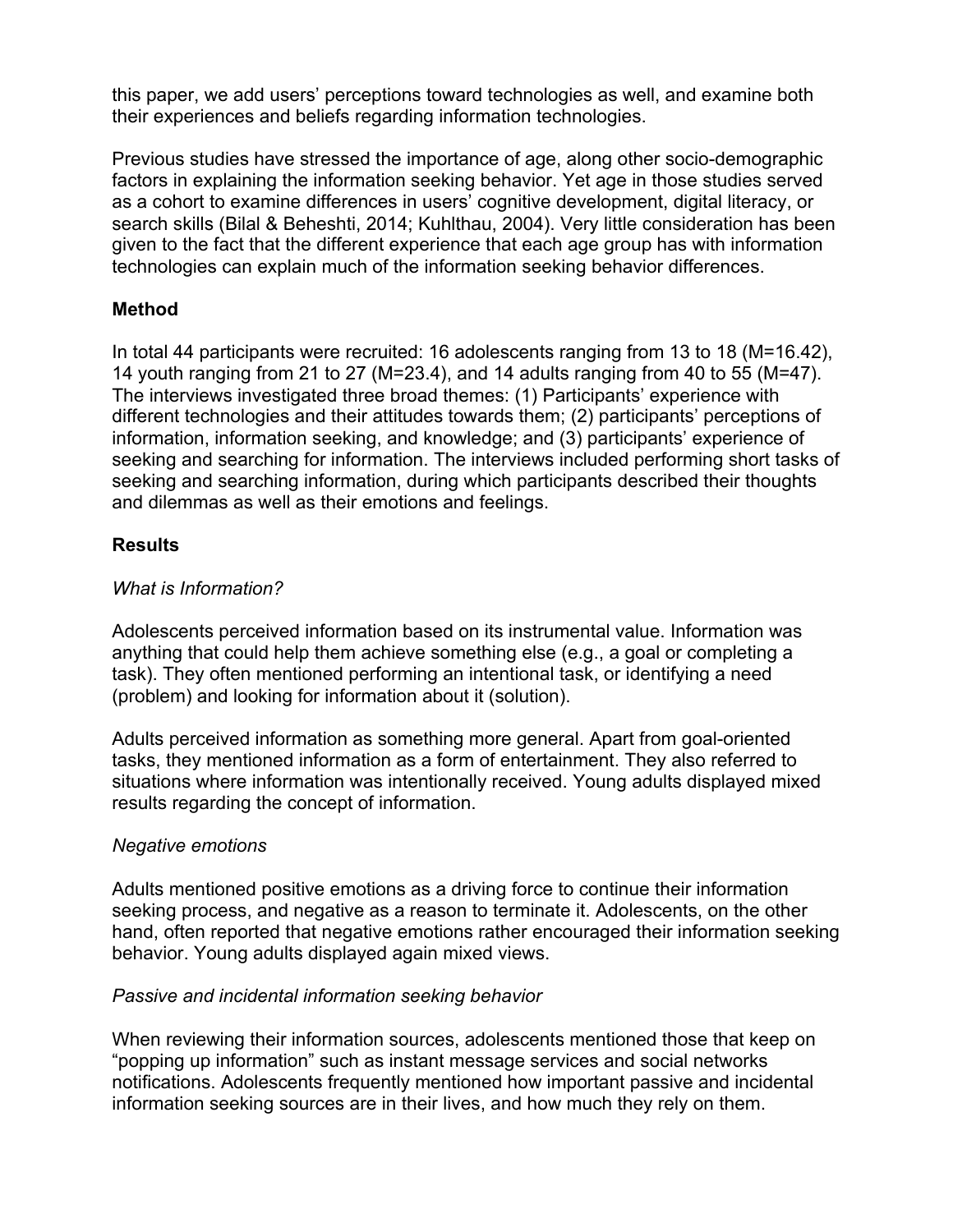Similarly, young adults mentioned a variety of sources on which they feel dependent. Although, adults mentioned using passive and incidental information sources, they insisted that they are in control, and that they play an active role in timing the information seeking process.

#### *Selection of information*

Adults identified a specific set of tools for each task. Adults were often fixed on specific tools for each task. They were not interested in trying new information sources as long as they have positive experience with the existing ones.

In contrast, adolescents were almost unaware of how they choose their information sources, and had troubles describing exactly what they do. A common phrase which appeared in many interviews was "It is there and I just use it". Another reoccurring pattern among adolescents that significantly differed from that of the adults was their use of interchanging tools, and in most cases a combination of tools, for each goal. Young adults reported once again on mixed practices.

#### *Information evaluation*

In terms of criteria for information evaluation, adults adopted a narrow approach, emphasizing credibility and authoritativeness. Adults relied on traditional evaluation criteria based on their experience with other media.

While adolescents also mentioned credibility and authoritativeness, their perspective was broader and more sophisticated, demonstrating advanced technological experience. When heuristics on credibility or authoritativeness were not in place, they raised various other criteria, such as the identity of the source, the architecture of the website or mobile app, the perceived amount of information that it contains, the frequency of updates, and the location in search results. Young adults expressed similar perceptions to adolescents.

### **Discussion**

Overall, the different patterns emerged from the interviews suggest that the information seeking behavior of adults is much more structured. In a way they are more conservatives in their information strategies. Adolescents reported on much more open and inclusive process. Their choice of available ad-hoc tools allowed them greater flexibility and exposure to unexpected information, but required a more advanced and faster heuristics such as search engine ranking to evaluate the quality of information.

To conclude, based on their shorter experience with information seeking processes adolescents presented a less matured understanding of information, and reported on less structured seeking behavior than adults. This practice was led by intense emotions, often depended on the algorithm, and required more sophisticated ad-hoc evaluation criteria. Adults, on the other hand, reported on a more structured and conservative strategies, which they believed protected them from wasting time, and kept them in much more control over the process. The open strategies of adolescents and the